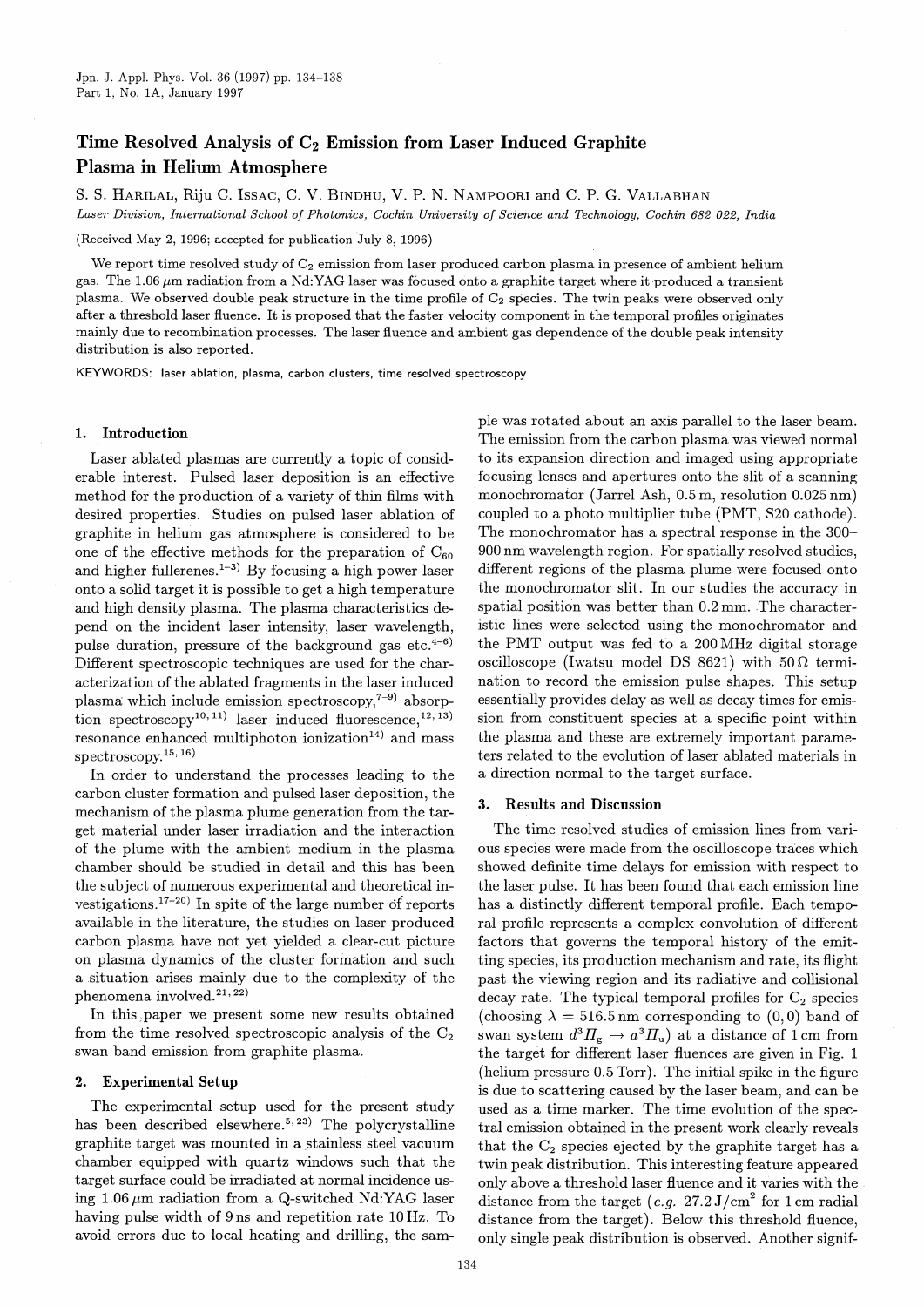

Fig. 1. Intensity variation of spectral emission with time for  $C_2$ observed at 1 cm away from the target for laser fluences (a)  $26.7 \text{ J/cm}^2$  (b)  $27.4 \text{ J/cm}^2$  and (c)  $28 \text{ J/cm}^2$  (helium pressure 0.5 Torr).

icant observation is that the time delay of the first peak increases with laser fluence while that corresponding to second peak is constant up to a specific value of fluence and decreases thereafter. Also it is to be noted that the delay time for the first peak decreases with increasing ambient helium pressure, whereas the delay time corresponding to second peak has been found to increase with respect to helium pressure. Also the first peak gets narrowed while the second peak becomes broadened as the helium pressure is increased.

There are only a few reports available in the literature which describe twin peak time of flight (TOF) distribution in laser generated plasma from graphite target. Abhilasha *et al.*<sup>24)</sup> reported a peculiar double peak structure in the temporal profile of  $C^+$  species at 426.7 nm in a laser produced carbon plasma at various air pressures and they proposed that this may be due to stratification of the plasma into fast and slow ion components at the interface where the occurrence of Rayleigh-Taylor instability causes deceleration of the plasma front by ambient gas. A double peak distribution was also observed by Koren *et al.*<sup>25)</sup> for  $C_2$  species in polymide target and they attributed this to 'shell' (fast) and the 'core' (slow) emission components. Recently we reported<sup>5)</sup> a twin peak structure for Y and YO emission in the laser produced plasma from  $YBa<sub>2</sub>Cu<sub>3</sub>O<sub>7</sub>$  and the twin peaks were assigned as due to species corresponding to those generated directly/in the vicinity of the target surface and to those generated from collisional and recombination processes.

At lower laser fluence, clusters of carbon along with electrons (by multiphoton/thermal process) are ejected from the target. Iida *et al.*<sup>26</sup> proposed dissociative mechanism for carbon particle formation at low energy density. At lower fluences it is expected that  $C_2$  formation is mainly due to the dissociation of higher carbon clusters by collision processes with energetic electrons. The dominant mechanism for the production of  $C_2$  band emission at low fluence is the electron collision with  $C_n$ cations  $(n > 2)$  and neutrals  $(n > 2)$  followed by dissociation and at higher laser fluences, Swan band emission is



Fig. 2. Variation of time delays with laser fluence for the first peak at distances ( $\Box$ ) 5 mm, ( $\bigtriangledown$ ) 10 mm and ( $\bigcirc$ ) 15 mm (helium pressure 0.5 Torr).



Fig. 3. Variation of time delays with laser fluence for the second peak at distances ( $\Box$ ) 5 mm, ( $\bigtriangledown$ ) 10 mm and ( $\bigcirc$ ) 15 mm (helium pressure 0.5 Torr).

mainly due to the electron-ion, ion-ion recombination.<sup>26)</sup>

Figures 2 and 3 show the variation of time delays with laser fluence in the case of first and second peak of  $C_2$  respectively. The large mass of  $C_n$  will result in large time delays which are actually observed in the  $C_2$ emission resulting in the occurrence of the delayed peak. Above the threshold laser fluence, the temperature of the plasma becomes so large as to dissociate  $C_n$  into neutral and ionized carbon atoms just outside the target. This will, therefore cause decrease in intensity of second peak above a certain value of fluence (Fig. 5). As laser fluence is increased, the enhancement in kinetic energy of  $C_2$  molecule will reduce the time delay as observed from Fig. 3. Figure 4 gives variation of intensity of first peak with respect to laser fluence for different distances from the target showing saturation at higher laser fluence. The intensity of  $C_2$  emission depends both on the spatial position from the target and on the delay time. For example dependence of the intensity on change in delay time brought about by spatial variation has been reported.<sup>27)</sup>

Spectral analyses show that at low laser fluences, the emission spectrum is dominated by  $C_2$  molecules whereas at higher laser irradiance the plasma emission is mainly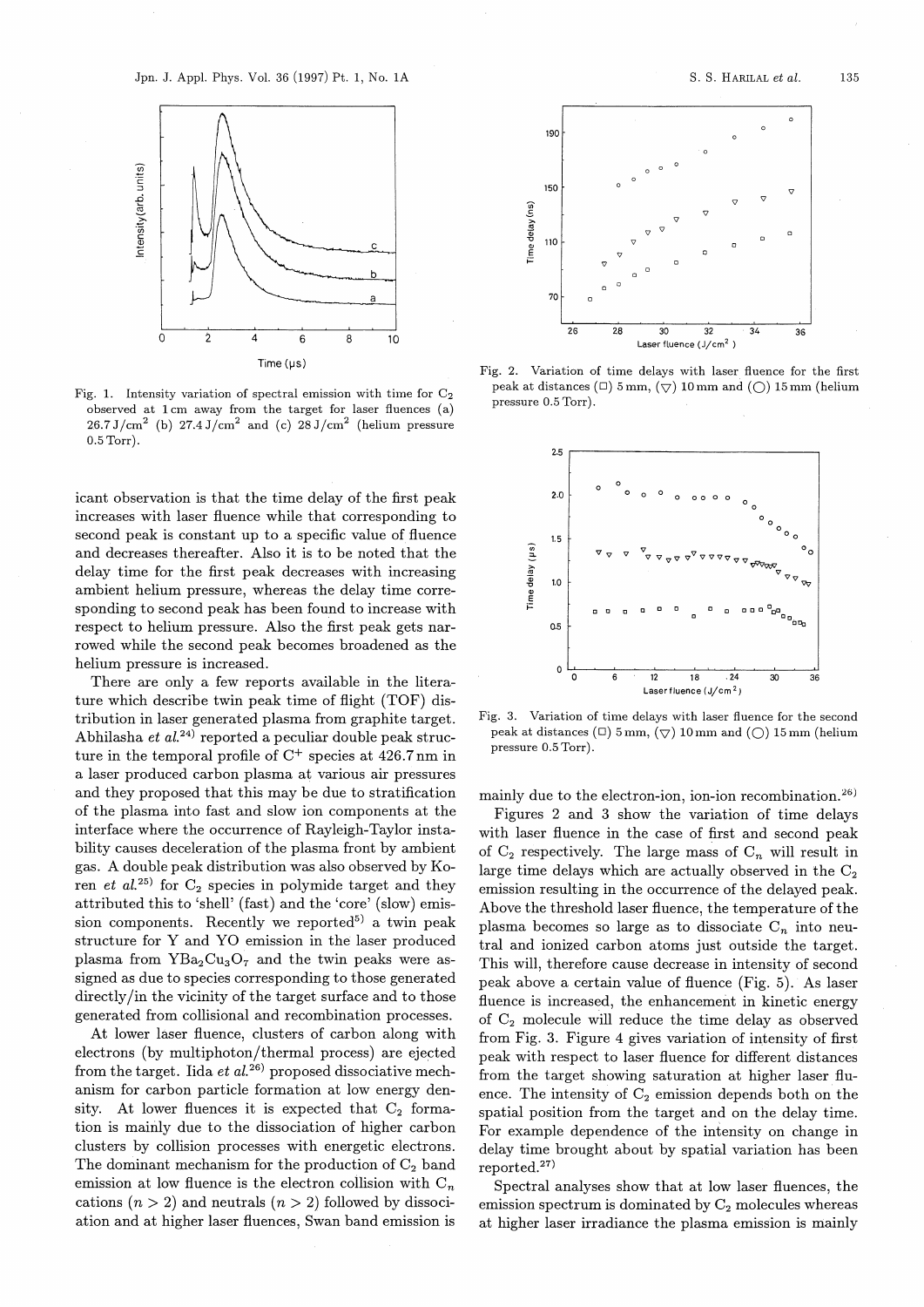

Fig. 4. Change in intensity for first peak with respect to laser fluence at different distances ( $\Box$ ) 5 mm, ( $\bigcirc$ ) 10 mm and ( $\Delta$ ) 15 mm (pressure 0.5 Torr).



Fig. 5. Change in intensity for second peak with respect to laser fluence at different distances ( $\Box$ ) 5mm, ( $\bigcirc$ ) 10mm and ( $\triangle$ ) 15 mm (pressure 0.5 Torr).

due to atomic and ionic species of carbon from Cl to CIV. It is also observed that the ions have higher velocity as compared to neutrals and molecules because of the Coulomb fields which are generated by negatively charged electrons escaping from the plume. Above the threshold laser fluence,  $C_2$  molecules are formed by radiative recombination of ions and electrons. This causes the occurrence of the first peak. The reason for the double peak formation can thus be attributed to the unequal delays caused from the different formation mechanism of  $C_2$  in the plasma.

From Fig. 2, we can see that the time delay for the first peak increases with respect to increasing laser fluence which is contrary to the usual observation, where expansion velocity in the normal case increases with laser fluence. By considering the velocity distribution, this observation can be explained only if one can have some type of negative diffusion or anomalous diffusion of  $C_2$ towards the target. Pappas *et al.*<sup>28</sup> observed the same phenomena for  $C_2$  species using laser induced fluorescence detection technique and they explained it as due to selective depletion of high velocity  $C_2$  species.

Once we have ions and electrons at higher laser fluence,

they lead to production of carbon atoms by three body collision like

$$
C^+ + e + e \rightarrow C + e \tag{1}
$$

or collisional ionization *viz.,*

$$
C + e \rightarrow C^+ + e + e \tag{2}
$$

Near the target surface (2) may be more predominant than (1). As the laser fluence increases the number density of the plasma and the plasma temperature are also increased. This may cause large probability for events (1) and (2) to take place so that bulk of the  $C_2$  may be formed at points nearer to the target surface only at later time on cooling of the plasma thereby causing more delay in the appearance of the first peak. In other words decrease in delay with laser fluence is superseded by increase in delay due to shift of major formation site of  $C_2$  towards the target surface. This is further supported by the fact that the width of the first peak is visibly enhanced at higher laser fluences. Thus our studies show that  $C_2$  species in the laser produced plasma from graphite consists of 2 types *uiz.,* those generated due to dissociation of higher carbon clusters  $C_n$   $(n > 2)$  (corresponding to slower peak) and those generated due to many body recombination processes which are predominant at higher laser. fluences (corresponding to faster peak).

In order to understand the mechanism more clearly, experiments were carried out by varying the helium gas pressure in the plasma chamber. Variation of time delay for the first and second peak with respect to helium ambient gas pressure is shown in Figs. 6 and 7 respectively. It is interesting to note that the delay for the first peak decreases and for the second peak it is increased with increasing helium pressure. The presence of helium gas helps cooling of plasma so as to reduce the plasma temperature. It is also supported by the fact that the increase of helium pressure decreases vibrational temperature of  $C_2$  species.<sup>29)</sup> The enhancement of delay time with the increase in gas pressure for the second peak in the temporal profile is, therefore, due to the reduction in the velocity of  $C_2$  species. However, the time delay dependence on helium pressure corresponding to first peak cannot be explained easily as in the case of second peak. Decrease in time delay of the first peak with increase in pressure can be understood, at least qualitatively, as follows. Presence of helium gas reduces the plasma temperature so that the formation of bulk of  $C_2$  through recombination process shifts towards the target surface. This reduction in time delay due to shift in formation site will exceed the enhancement in time delay due to reduction in velocity of  $C_2$  species. This is in conformity with the observation of increase in delay with laser fluence.

Figure 8 gives the temporal profile of  $C_2$  species for different helium ambient pressure. From Fig. 8, it is clear that with increasing pressure the first peak becomes more and more narrow with decreasing time delay, while the second one broadens with increasing time delay. The broadening of the second peak at higher helium pressures is mainly due to the enhancement in the collisional pro-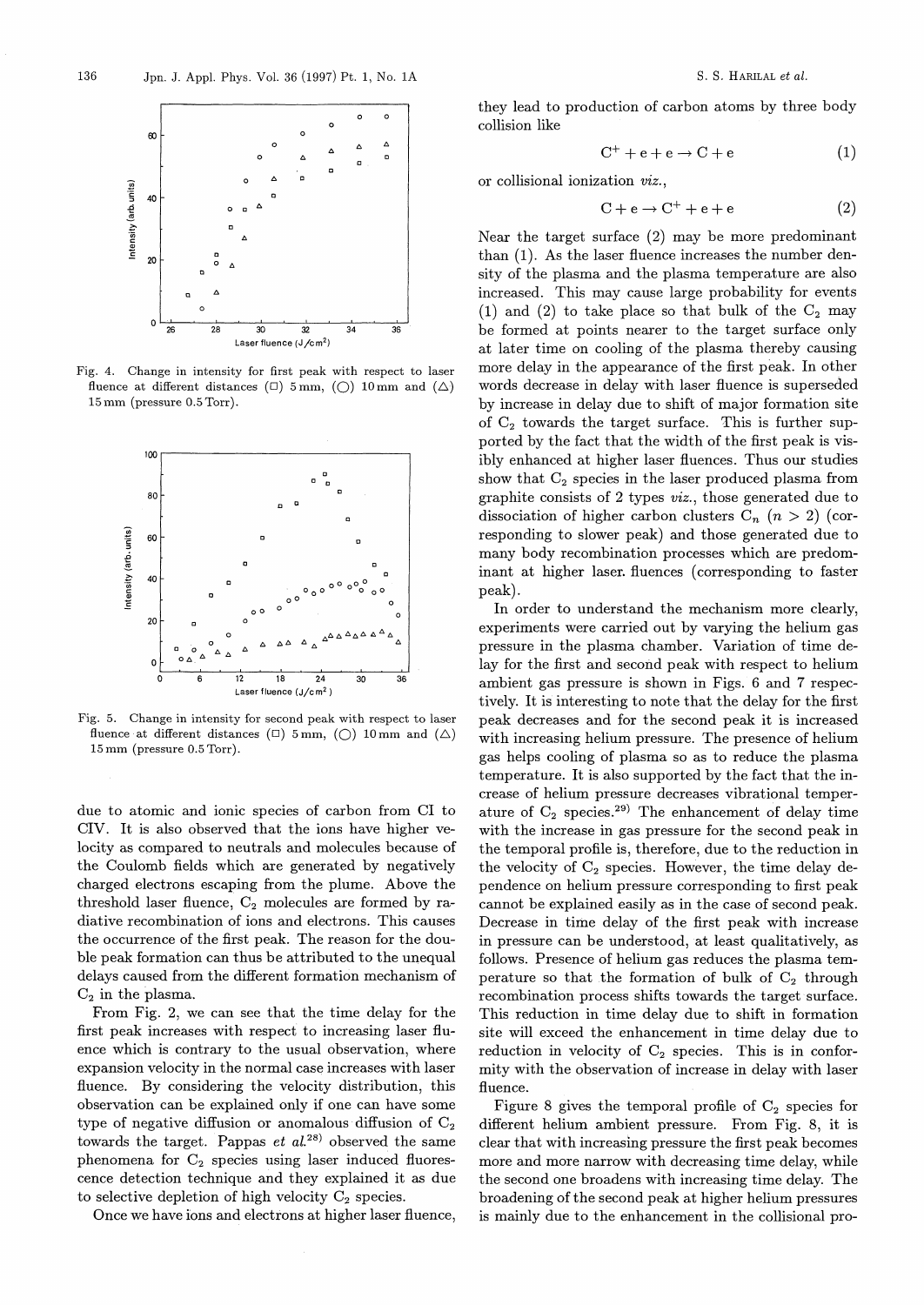

Fig. 6. Dependence of time delays of first peak on ambient helium pressure ( $\bigcirc$ ) 5 mm and ( $\Box$ ) 8 mm (laser fluence 30 J/cm<sup>2</sup>).



Fig. 7. Dependence of time delays of second peak on ambient helium pressure (O) 5 mm and ( $\Box$ ) 8 mm (laser fluence 30 J/cm<sup>2</sup>).



Fig. 8. Intensity variation of spectral emission with time for  $C_2$ observed at 8 mm away from the target at different ambient helium pressures (laser fluence  $30 \text{ J/cm}^2$ ) (a) 0.05 Torr, (b) 0.8 Torr and (c) 7.5 Torr.

cesses. Since we have assigned the second peak to the  $C<sub>2</sub>$  molecules formed by dissociation of higher clusters  $(C_n)$ , the rotational and vibrational distributions in the excited state may not be related to the time of flight of these clusters. On the other hand the first peak which is formed due to recombination might reflect the effect' of the initial kinetic velocity and type of recombination. Since there is an enhanced cooling effect at higher helium pressure we can expect a faster depletion of excited state population which will result in a narrower temporal profile for the first peak. This in fact is observed as seen in Fig. 8.

### 4. Conclusions

A graphite target was ablated by  $1.06 \mu m$  radiation from a Q switched Nd:YAG laser in ambient helium atmosphere. Time resolved spectroscopic analysis of emission from  $C_2$  species was carried out. The present work has differentiated the various mechanisms of the formation of  $C_2$  species in the laser produced plasma from graphite in a helium gas atmosphere. We have observed a twin peak structure in the temporal profile of the emission lines from  $C_2$  molecules above a certain threshold laser fluence. This is due to the delay caused from the different formation mechanism of  $C_2$  in the plasma. These double peaks are assigned to formation of  $C_2$  by recombination processes which occur only after a threshold laser fluence giving rise to first peak and through dissociation of higher carbon clusters by collision processes that are present at all laser fluences causing the second peak. The reduction of the plasma temperature due to cooling by the helium gas causes the sharpening of the first and broadening of the second peak with increasing helium pressure. Analysis of these data provides a fairly clear picture of the evolution and dynamics of  $C_2$  species in the laser induced plasma from graphite and the role of carbon clusters in the same.

#### Acknowledgements

The present work is supported by the Department of Science and Technology, Government of India. One of the authors (SSH) is grateful to Council of Scientific and Industrial Research, New Delhi for a senior research fellowship. RCI and CVB are thankful to University Grants Commission, New Delhi for their research fellowships.

- 1) G. Meijer and Bethane: J. Chem. Phys. 93 (1990) 7800.
- 2) H. W. Kroto, R. J. Heath, S. C. O'Brien, R. F. Curl and R. E. Smalley: Nature 318 (1985) 165.
- 3) E. 4. Rohlfing: J. Chem. Phys. 93 (1990) 7851.
- 4) V. P. Ageev, A. D. Akhasakhalyan, S. V. Gaponov, A. A. Gorbunov, V. 1. Konov and V. 1. Luchin: Sov. Phys.-Tech. Phys. 33 (1988) 562.
- 5) S. S. Harilal, P. Radhakrishnan, V. P. N. Nampoori and C. P. G. Vallabhan: Appl. Phys. Lett. 64 (1994) 3377.
- 6) D. B. Geohegan and A. A. Puretzky: Appl. Phys. Lett. 67 (1995) 197.
- 7) Y. Tasaka, M. Tanaka and S. Usami: Jpn. J. Appl. Phys. 34 (1995) 1673.
- 8) S. S. Harilal, R. C. Issac, C. V. Bindhu, V. P. N. Nampoori and C. P. G. Vallabhan: Pramana J. Phys. 46 (1996) 145.
- 9) H. Fukumura, H. Nakaminami, S. Eura, H. Masuhara and T. Kawai: Jpn. J. Appl. Phys. 28 (1989) L412.